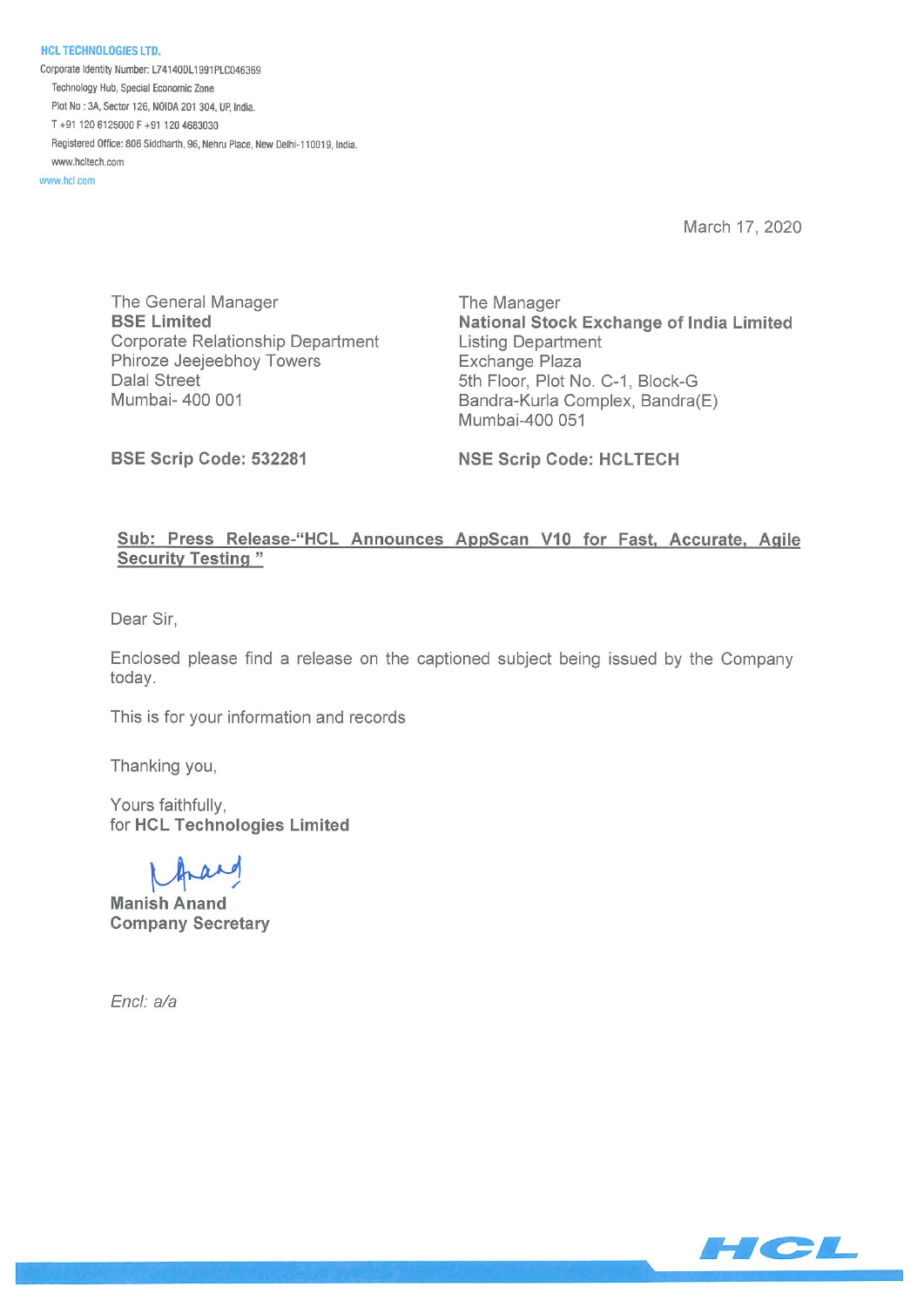

## HCL Announces AppScan V10 for Fast, Accurate, Agile Security Testing

New York, NY, and Noida, India, March 17, 2020 — HCL Technologies (HCL), a leading global technology company, today announced the latest version of HCL AppScan, a pioneering product in application security testing, to be generally available in April 2020. AppScan is a single solution for automated application security testing and management activities. The new release provides many significant business and technical benefits, including:

- Fast, Accurate Scans: Improve scan accuracy and performance through machine learning and allow the team to focus on the most critical flaws that threaten the application portfolio. Deploy automated security testing into the continuous integration and continuous delivery pipelines.
- Secure DevOps: Secure applications with minimal to no disruption to work at any point in the software development lifecycle. Integrations into development tools accurately identifies vulnerabilities early and provides all the information needed to easily evaluate and remediate risk.
- Enterprise Management: Manage the application security program with full visibility on the application portfolio, security activities and overall security posture and easily guide development on which vulnerabilities to fix using policies and prioritization based on risk to the business.

"AppScan V10 is another example of HCL Software's commitment to unlocking new value in a battle-tested product that thousands of customers count on. Every day, it's used to detect and remediate vulnerabilities, and comply with regulations and security best practices," said Darren Oberst, GyP and Head of HCL Software.

For more information on HCL AppScan, view our live launch broadcast.

Visit: https://hclsw.co/appscan

## About HCL Technologies

HCL Technologies (HCL) empowers global enterprises with technology for the next decade today. HCL's Mode 1-2-3 strategy, through its deep-domain industry expertise, customer-centricity and entrepreneurial culture of ideapreneurship™ enables businesses to transform into next-gen enterprises.

HCL offers its services and products through three business units - IT and Business Services (ITBS), Engineering and R&D Services (ERS) and Products & Platforms (P&P). ITBS enables global enterprises to transform their businesses through offerings in areas of Applications, Infrastructure, Digital Process Operations and next generational digital transformation solutions. ERS offers engineering services and solutions in all aspects of product development and platform engineering. Under P&P, HCL provides modernized software products to global clients for their technology and industry-specific requirements. Through its cutting-edge co-innovation labs, global delivery capabilities and broad global network, HCL delivers holistic services in various industry verticals, categorized under Financial Services, Manufacturing, Technology & Services, Telecom & Media, Retail & CPG, Life Sciences & Healthcare and Public Services.